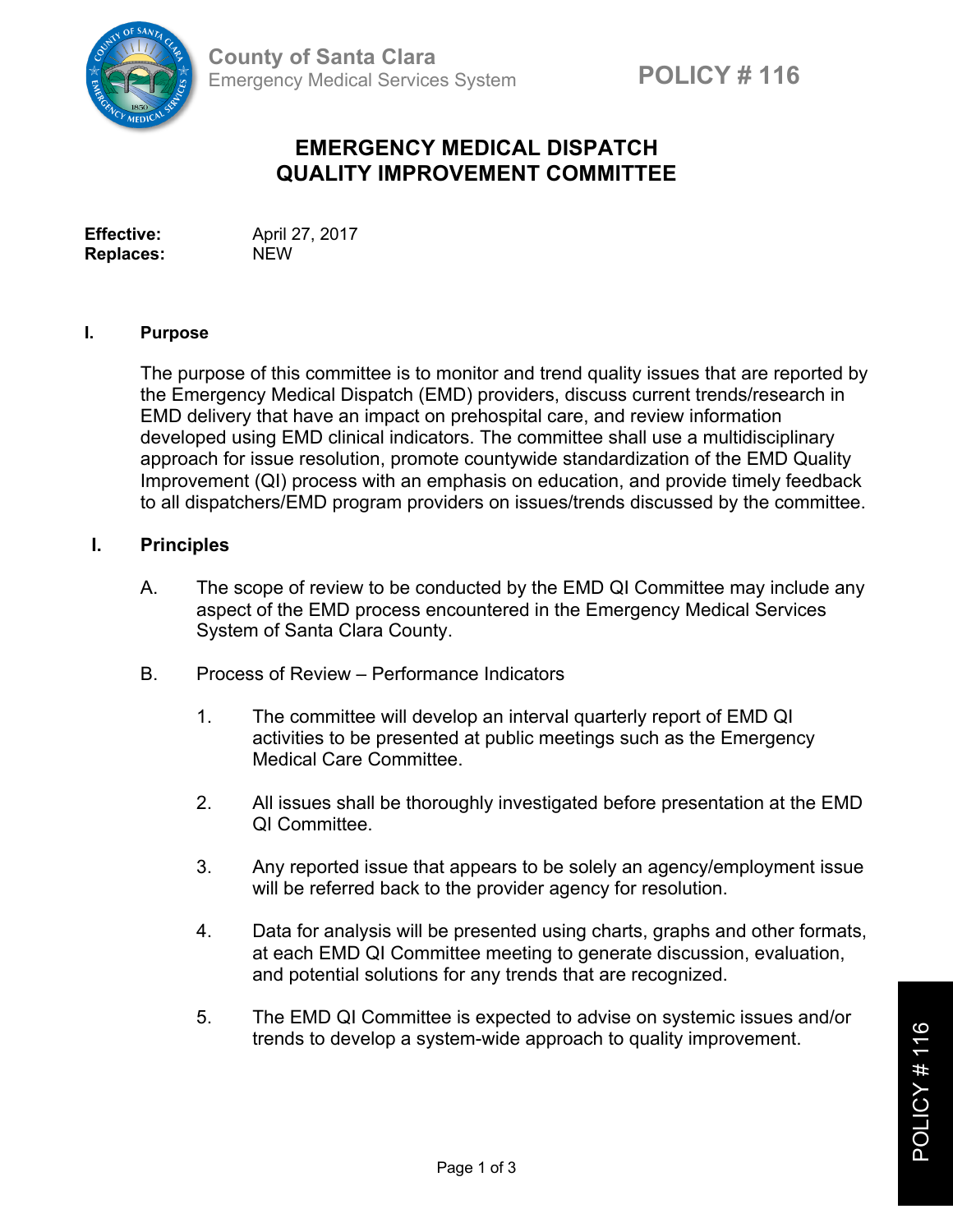

- 6. The EMD QI Committee will be expected to develop information that will be disseminated to all EMD personnel in the system based on identified issues.
- 7. The size of the EMD QI Committee may necessitate formation of smaller subcommittees for discussion of some issues and solutions. Membership of these subcommittees will be on a voluntary basis.
- 8. Loop closure feedback will be provided to the QI Committee on issues referred to any agency for follow up.
- 9. The Committee will annually develop indicators that will be approved by the EMS Medical Director.

## **II. EMD QI Committee Structure**

- A. Membership of the committee shall consist of the following:
	- 1. EMS Agency Medical Director.
	- 2. At least one (1) EMD QI representative from each PSAP that provides EMD.
	- 3. At least one (1) EMS Program Manager or designated representative from each EMS Program (public safety, permitted ground ambulance, and air ambulance providers).
	- 4. EMS Agency staff.
	- 5. Provider Agency Medical Advisors.
- B. Meetings shall be held every other month.
- C. EMD QI Committee leadership shall consist of two (2) co-chairpersons, one of whom is a certified EMD-Q. Selections for co-chairpersons shall take place at the last meeting of the calendar year and the selected shall assume duties at the first meeting of the next year. Chairpersons shall serve for a period of two (2) years.
- D. The committee may identify occasional issues that may require formal recommendations to the EMS Medical Director. In these occasions, consensus of committee members will constitute a recommendation.
- E. Minutes of all meetings will be kept by the EMS Agency and distributed to the committee members at each meeting. Due to the confidential nature of the EMD QI Committee, all minutes will be void of confidential information.